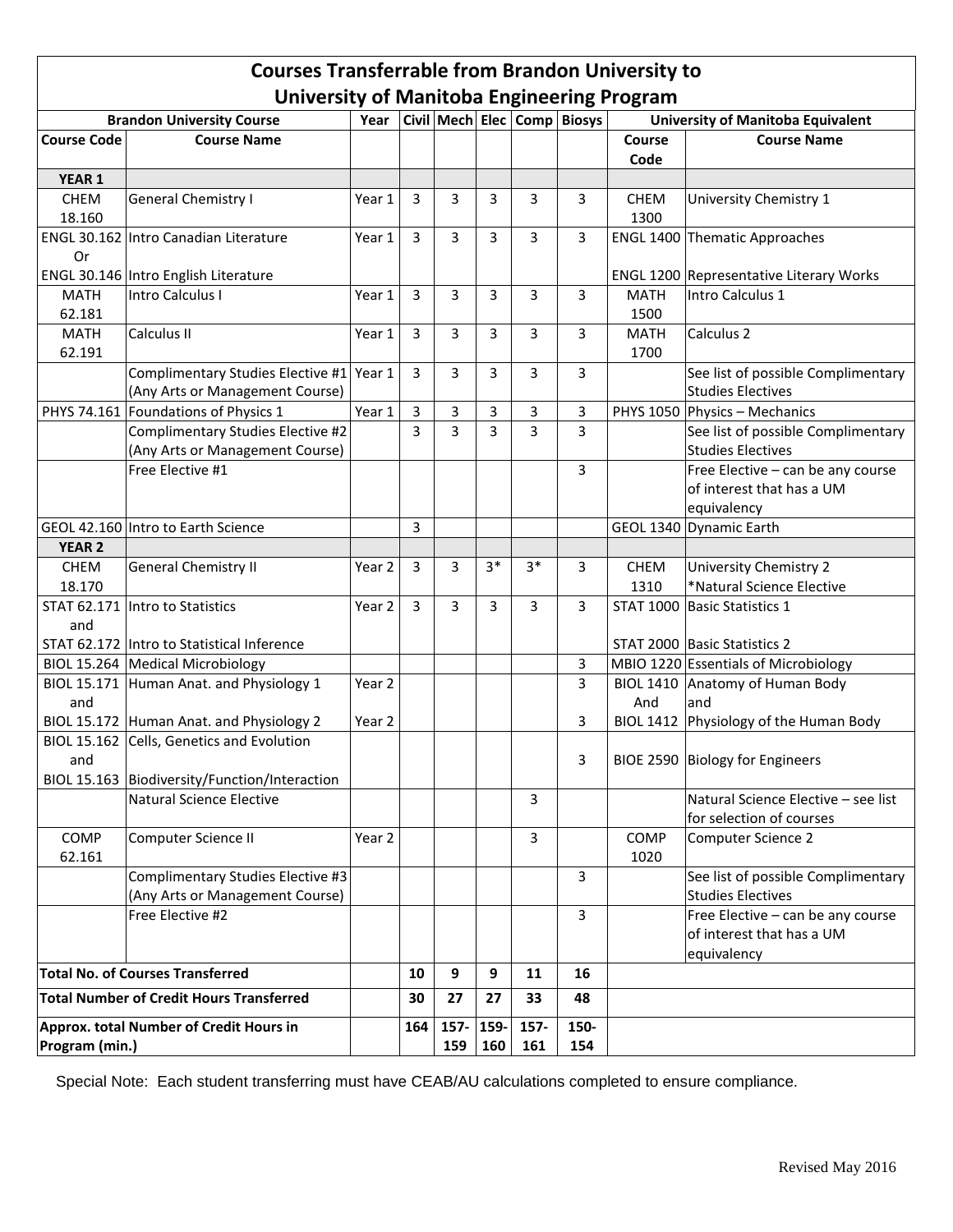## **Complimentary Studies Elective possibilities:**

(Any Arts or Management Course)

| <b>Brandon University</b>                        | University of Manitoba Equivalent |                                       |                |                             |  |
|--------------------------------------------------|-----------------------------------|---------------------------------------|----------------|-----------------------------|--|
| <b>Course</b>                                    | <b>Credit Hrs. Course</b>         |                                       |                | <b>Credit Hrs. Comments</b> |  |
| <b>ANTH 12.153 Intro Cultural Anthropology</b>   | 3                                 | <b>ANTH 1220 Cultural Anthro</b>      | 3              | Last assessed Summer 2011   |  |
| <b>ANTH 12.170 Society And Culture</b>           | 3                                 | <b>ANTH 1220 Cultural Anthro</b>      | 3              | Last assessed Fall 2011     |  |
| ANTH 12.173 Human Origins                        | 3                                 | ANTH 1210 Orig&Ant of Man             | 3              | Last assessed Summer 2011   |  |
| BUS 16.151 Financial Accounting                  | 3                                 | ACC 1100 Intro Fin Acctg              | 3              | Last assessed Fall 2011     |  |
| BUS 16.180 Intro Information Mgmt                | 3                                 | MIS 2000 Information Sys              | 3              | Last assessed Fall 2015     |  |
| BUS 16.261 Marketing Fundamentals                | $\overline{3}$                    | MKT 2210 Fund Marketing               | $\overline{3}$ | Last assessed Fall 2011     |  |
| BUS 16.262 Intro Organizational Behaviour        | 3                                 | GMGT 2070 Intro Org Beh               | 3              | Last assessed Winter 2012   |  |
| BUS 16.294 Business Law II                       | 3                                 | GMGT 3300 Commercial Law              | 3              | Last assessed Fall 2016     |  |
| ECON 22.181 Principles of Econ - Macro           | 3                                 | ECON 1020 Intro Macroeconomics        | 3              | Last assessed Winter 2012   |  |
| ECON 22.182 Principles of Econ - Micro           | 3                                 | <b>ECON 1010 Intro Microeconomics</b> | 3              | Last assessed Winter 2012   |  |
| ENGL 30.146 Intro English Literature             | $6\phantom{1}6$                   | ENGL 1200 Rep Lit Works               | 6              | Last assessed Fall 2015     |  |
| ENGL 30.161 20th Century Literature              | 3                                 | ENGL 1XXX Transfer 1000 Lvl           | 3              | Last assessed Fall 2015     |  |
| <b>ENVR 31.192 Environmental/Resource Issues</b> | $\overline{3}$                    | <b>ENVR 1000 Envsci Concepts</b>      | $\overline{3}$ | Last assessed Fall 2015     |  |
| GERM 58.151/152 Intro German I, II               | 6                                 | GRMN 1120 Begin German                | 6              | Last assessed Fall 2011     |  |
| HEB 86.101 Introductory Hebrew                   | 6                                 | <b>RLGN 1120 Biblical Hebrew</b>      | 6              | Last assessed Fall 2011     |  |
| HIST 54.153 World History To 1500                | 3                                 | HIST 1XXX Transfer 1000 Lvl           | 3              | Last assessed Fall 2011     |  |
| HIST 54.154 World History Since 1500             | 3                                 | HIST 1500 Mod World Hist              | 3              | Last assessed Fall 2013     |  |
| HIST 54.155 Canada To Confederation              | 3                                 | HIST 1390 Col C 1500-1885             | 3              | Last assessed Fall 2011     |  |
| HIST 54.156 Canada Since Confederation           | $\overline{3}$                    | HIST 1400 Can Nat Si 1867             | 3              | Last assessed Fall 2011     |  |
| INAT 68.152 Intro To Native Studies II           | 3                                 | NATV 1240 Nat Peop Can II             | 3              | Last assessed Fall 2011     |  |
| NAT 68.155 Intro To Cree Language I              | 3                                 | INATV 1250 Intro Cree I               | 3              | Last assessed Winter 2011   |  |
| NAT 68.156 Intro To the Cree Language II         | 3                                 | NATV 1260 Intro Cree II               | 3              | Last assessed Fall 2011     |  |
| NAT 68.157 Intro To Saulteaux Lang I             | 3                                 | NATV 1270 Intro Ojibwa                | 3              | Last assessed Fall 2011     |  |
| NAT 68.158 Intro To Saulteaux Lang II            | $\overline{3}$                    | NATV 1280 Intro Ojibwa II             | 3              | Last assessed Fall 2011     |  |
| NAT 68.163 Intro To Native Language I            | 3                                 | NATV 1XXX Transfer 1000 Lvl           | 3              | Last assessed Fall 2011     |  |
| NAT 68.164 Intro To Native Language II           | 3                                 | NATV 1XXX Transfer 1000 Lvl           | 3              | Last assessed Fall 2011     |  |
| NAT 68.180 North Amer Native Art Hist I          | 3                                 | NATV 1XXX Transfer 1000 Lvl           | 3              | Last assessed Fall 2011     |  |
| NAT 68.181 Canadian Aboriginal Art Hist          | 3                                 | NATV 1XXX Transfer 1000 Lvl           | $\overline{3}$ | Last assessed Fall 2011     |  |
| NAT 68.454 Native Health Issues                  | 3                                 | NATV 3240 Nat Med & Health            | 3              | Last assessed Fall 2011     |  |
| NURS 71.153 Nutrition & Health Promotion         | 3                                 | HNSC 1210 Nut Hith Lifstl             | 3              | Last assessed Fall 2011     |  |
| PHIL 70.160 Intro To Philosophy                  | 3                                 | PHIL 1XXX Transfer 1000 Lvl           | 3              | Last assessed Fall 2016     |  |
| PHIL 70.162 Introduction To Logic                | 3                                 | PHIL 1XXX Transfer 1000 Lvl           | 3              | Last assessed Fall 2012     |  |
| PHIL 70.163 Critical Thinking                    | 3                                 | PHIL 1XXX Transfer 1000 Lvl           | 3              | Last assessed Fall 2015     |  |
| POL 78.130 Introduction To Politics              | 6                                 | POLS 1500 Intro Politics              | 6              | Last assessed Fall 2015     |  |
| POL 78.172 Fund of Politics                      | 3                                 | POLS 1XXX Transfer 1000 Lvl           | 3              | Last assessed Fall 2015     |  |
| REL 86.150 What Is A Religion?                   | 3                                 | RLGN 1XXX Transfer 1000 Lvl           | 3              | Last assessed Fall 2012     |  |
| REL 86.157 Intro Religious Ecstasy               | 3                                 | RLGN 1XXX Transfer 1000 Lvl           | 3              | Last assessed Fall 2015     |  |

## **Computer Engineering Natural Science Elective possibilities:**

| <b>Brandon University</b>                 |                           | University of Manitoba Equivalent |                             |                           |  |
|-------------------------------------------|---------------------------|-----------------------------------|-----------------------------|---------------------------|--|
| <b>Course</b>                             | <b>Credit Hrs. Course</b> |                                   | <b>Credit Hrs. Comments</b> |                           |  |
| <b>GEOL 42.160 Intro To Earth Science</b> |                           | GEOL 1340 Dynamic Earth           | 13                          | Last assessed Winter 2011 |  |
| BIOL 15.162 Cells, Genetics & Evolution   |                           | <b>BIOL 1020 Bioprinciples</b>    | 13                          | Last assessed Fall 2015   |  |
| CHEM 18.171 Elementary Organic Chemistry  | 13                        | CHEM 1320 Intro Org Chem          | 13                          | Last assessed Winter 2011 |  |
| GEOL 42.160 Intro To Earth Science        |                           | GEOL 1340 Dynamic Earth           | 13                          | Last assessed Winter 2011 |  |
| BIOL 15.264 Medical Microbiology          |                           | MBIO 1220 Essential Micro         | ß                           | Last assessed Fall 2015   |  |
| PHYS 74.184 Solar System Astronomy        |                           | PHYS 1810 Gen Astro 1             |                             | Last assessed Fall 2011   |  |
| PHYS 74.185 The Galaxy And the Universe   |                           | PHYS 1820 Gen Astro 2             |                             | Last assessed Fall 2011   |  |
| PHYS 74.275 Modern Physics                |                           | PHYS 2380 Quant Physics 1         |                             | Last assessed Fall 2014   |  |